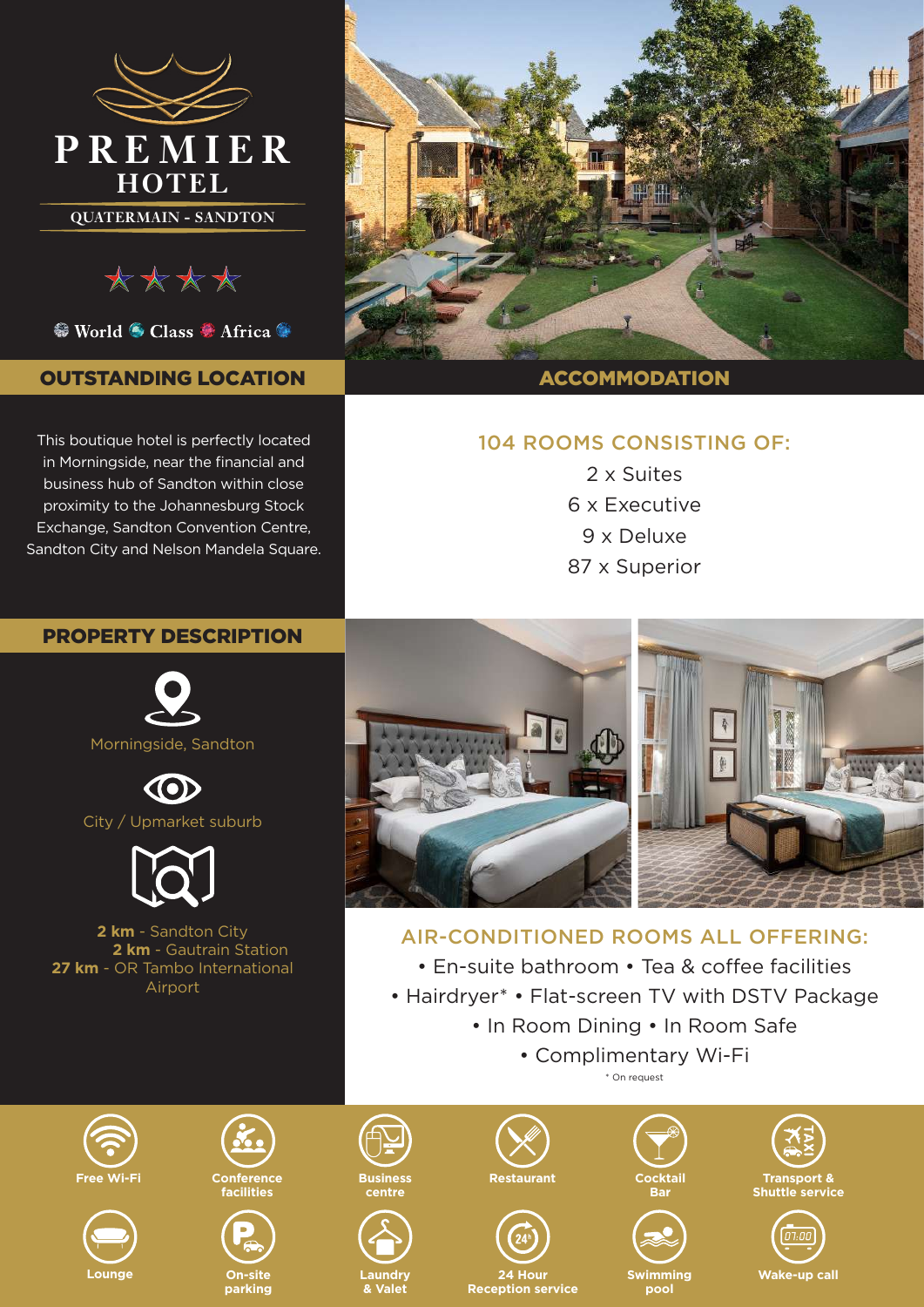

## LEISURE FACILITIES AND ATTRACTIONS

Premier Hotel Quatermain is located in Morningside, a suburb in Sandton, which provides access to everything Sandton offers – shopping, dining, sight-seeing, access to nearby gyms, golf courses, tennis and bowling clubs. Taxis, ubers are able to transfer guests easily and safely to any nearby attraction – whilst the hotels' shuttle service also provides transport in and around Sandton.

## CONFERENCE AND SPECIAL EVENT EXPERIENCES

The hotel is renowned for its repeat business, and the quaint meeting areas and the versatility that each individual meeting room or boardroom offers. Staff offer customised service, whilst the Quatermain Bistro and banqueting team serve excellent quality meals for delegates. The hotel provides a homely atmosphere for conference groups, where one can relax and enjoy a quiet cocktail in the boutique bar lounge or around the pool terrace. The seven conference meeting rooms including a boardroom offer a compelling variety around the hotel, and able to cater from an executive board meeting to a training session for up to 70 people with social distancing.